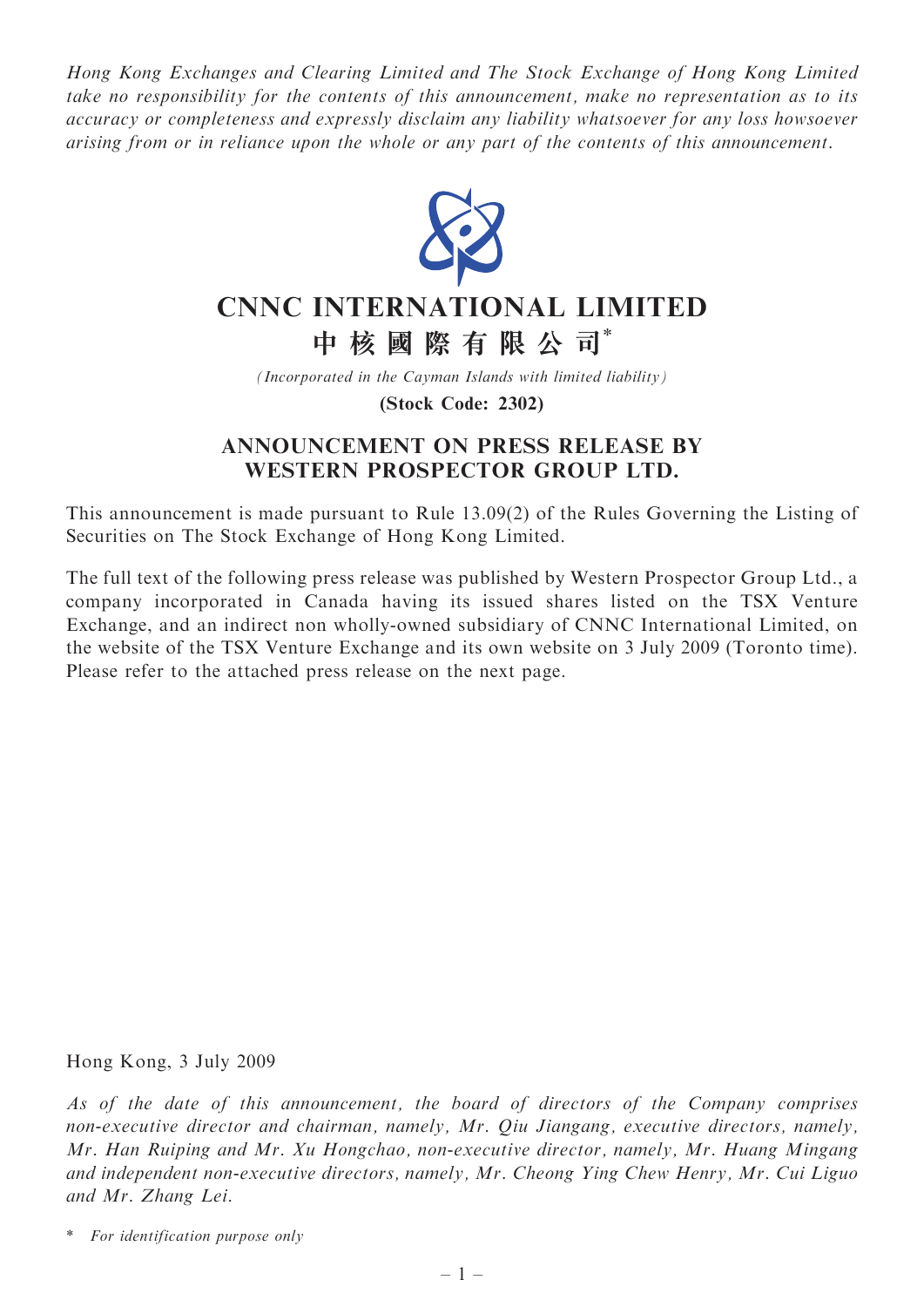

400–601 West Broadway Vancouver, BC V5Z 4C2 Tel.:  $+1$  604-675-6985 | Fax:  $+1$  604-608-3413

News release #09-11

### Western Prospector Group Ltd. Announces Changes to Board of Directors and Officer

Vancouver, British Columbia — July 3, 2009 — (TSXV: WNP) Western Prospector Group Ltd. (''Western Prospector'') today announced that Messrs. Eric Bohren, Charles Pullin, Felix Pardo and Thomas Parker have resigned as directors of Western Prospector effective June 29, 2009. Western Prospector is pleased to announce that on July 2, 2009 Mr. Hongchao Xu and Dr. Sheng Zhan were appointed to the board of directors of Western Prospector to fill certain of the vacancies on the board created by the above-mentioned resignations.

Western Prospector also announced today that Mr. Eric Bohren has resigned as Chief Executive Officer, Mr. Gerald Harper has resigned as Senior Vice President — Mongolia effective June 29, 2009 and Mr. Charles Pullin has resigned as Corporate Secretary effective July 2, 2009. Western Prospector is pleased to announce that effective July 2, 2009 Mr. Hongchao Xu was appointed Chairman and Chief Executive Officer, Dr. Sheng Zhan was appointed Executive Vice President and Mr. Xiang Wang was appointed Vice President and Secretary.

Mr. Hongchao Xu is the Executive Vice President, Executive Director of CNNC International Limited. Mr. Xu currently serves as the director of the Investment Division of the Assets Management Department of China National Nuclear Corporation (''CNNC''). Mr. Xu joined CNNC in 1993 and had served as the accountant of the finance department of CNNC, the deputy director of the Assets Management Division of the Investments Operations Department of CNNC and the director of the Overall Management Division of the Policy Research and System Reform Department of CNNC. Mr. Xu is a director of Sanmen Nuclear Power Co., Ltd. and a director of SUFA Technology Industrial Co., Ltd. CNNC, a company listed on the Shenzhen Stock Exchange. Mr. Xu has approximately 15 years of experience in the areas of project investment, assets management and securities investment. Mr. Xu graduated from Hengyang Engineering School in 1993 with a bachelor degree in industrial management engineering. He also holds a master degree in business administration from the Tsinghua University. Mr. Xu is also qualified as a senior accountant.

Dr. Sheng Zhan is the Project Manager for China Uranium Corporation, CNNC. Dr. Sheng Zhan graduated from Peking University & Universite d'Orleans in 2007 with a doctorate in geology. He also holds a bachelor of science degree in geology from Peking University.